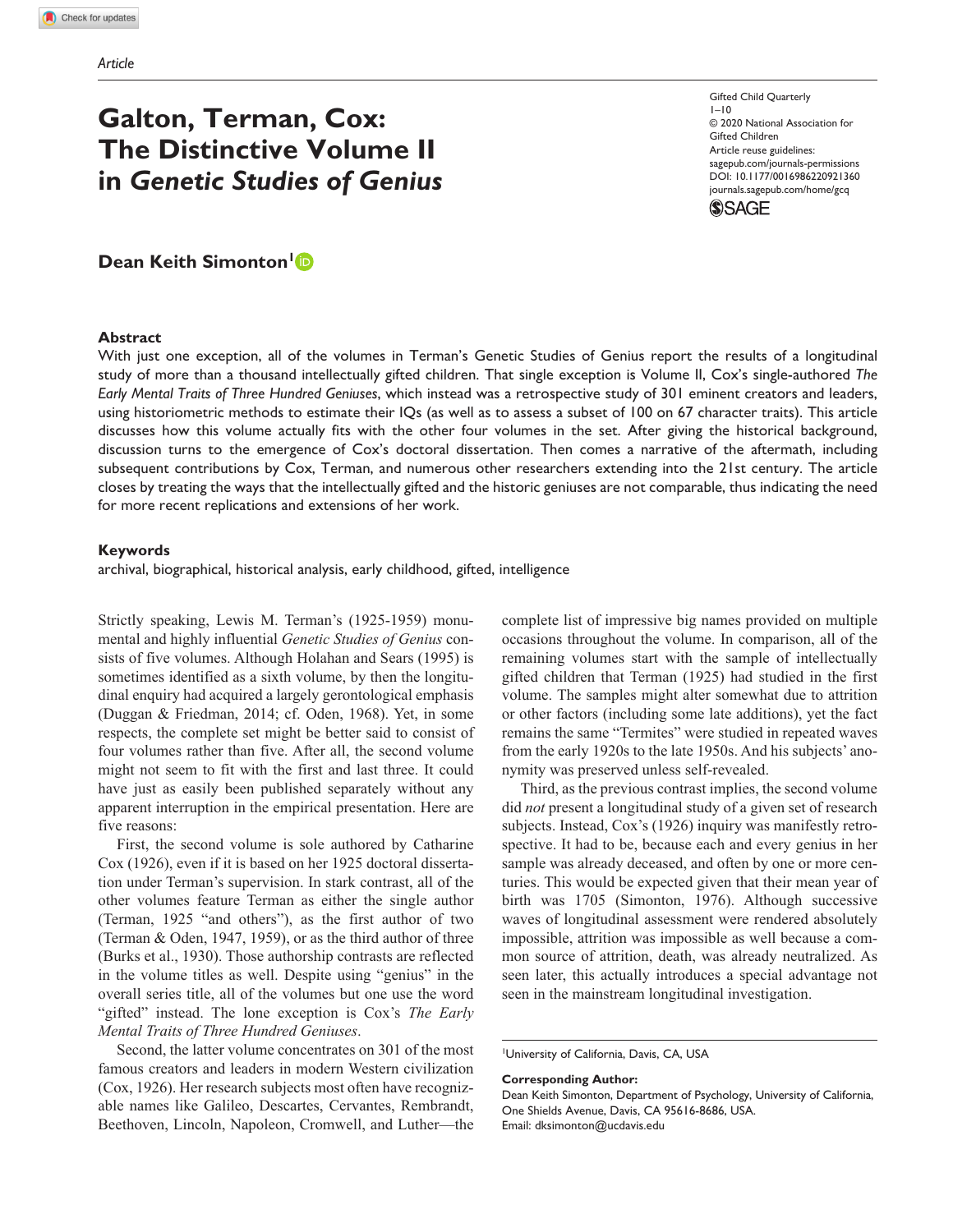Fourth, although all five volumes focus on high-IQ individuals, Cox (1926) could not posthumously administer standardized IQ tests to her 301 deceased geniuses. So instead she relied on historiometric assessment drawn from a large inventory of methods for applying objective quantitative techniques to biographical and historical data (Woods, 1909, 1911; see also Simonton, 1990). The other volumes, in contrast, applied psychometric assessments to living research subjects. The same discrepancy appears in the evaluation of personality characteristics.

Fifth and last, Volume II is by far the thickest of the five, a genuine tome. In particular, including the indices, Cox (1926) weighs in at 842 pages, which is almost 200 pages longer than the next largest, namely Volume I, which has 648 pages (Terman, 1925), and more than 300 pages longer than the third largest, Volume III, which has 524 pages (Burks et al., 1930). When all five volumes are combined, Volume II accounts for 30% of the total pages rather than the 20% had the page allotments been equal. Hence, however, discrepant Cox's contribution may be relative to the other volumes, the decision to include it in the planned series could not have been taken lightly. Its addition in 1926 more than doubled the size of the set published thus far. In this sense, it upstaged Terman's first volume.

All that said, below I will discuss how Cox's (1926) investigation really does fit in with Terman's main research program regarding IQ. It even adds something that would be sorely missed otherwise. I start by providing the more general historical background, and then turn to Cox's specific work. From there I deal with the aftermath, including a treatment of how her work does not always comply very well with Terman's original expectations.

# **Historical Context**

Terman's scientific hero was Francis Galton, who pioneered many aspects of what were to become core features of the psychology of intelligence (Simonton, 2017b). For example, Galton (1869) was the first to argue that individual differences in intelligence (or what he called "natural ability") were normally distributed—the now well-known "bell curve." Galton (1883) later attempted to assess these differences using his "anthropometry," which consisted of roughly three dozen quantitative measures of height, weight, physical strength, reaction time, visual and auditory acuity, and other rather basic human characteristics and capacities. Unfortunately, it became apparent by the beginning of the 20th century that these measures did not seem particularly relevant to the assessment of intelligence (Wissler, 1901). Yet those empirical disconfirmations did not stop Terman (1925) from subjecting a subsample of his intellectually gifted children to 37 anthropometrical measures!

## *Assessing the Intelligence Quotient*

A more promising measurement alternative emerged out of the work that Binet and Simon (1905) had been conducting

in France. Although their original emphasis was a practical one—identifying school children who could not keep up with the established curriculum—their concept of "mental age" proved more productive than Galton's anthropometric definition of natural ability. Somewhat later Stern (1914) introduced a new statistic: By dividing a child's mental age by their chronological age and then multiplying by 100, one would obtain their Intelligence Quotient or "I.Q."

It was this IQ definition that was integrated into Terman's (1916) Stanford–Binet Intelligence Scale. Even though the definition was restricted to children, it had one surprising asset: Those children did not have to actually take the test to obtain an estimated score! If some youth had a sufficiently detailed chronology of their intellectual development, sufficient to calculate their mental age at a given chronological age, then an overall IQ could be roughly estimated on that basis alone. Only 1 year after he published the new IQ test, Terman (1917) himself demonstrated this possibility using the early life of Galton, who had been a conspicuous child prodigy (Simonton, 2017b). Based on Galton's highly precocious intellectual development, Terman estimated an IQ score close to 200. On average, Galton's mental age was about double his chronological age. Interestingly, the source for Terman's raw data was the first volume of a biography by Karl Pearson (1914), another Galton admirer, who had earlier devised the product-moment coefficient that has proven so important in both psychometric and historiometric research (symbolized by *r* in line with Galton's concept of regression). Because Galton had died in 1911, he never learned about his stellar IQ score, nor even about Terman's improvements in intelligence testing.

# *Studying the Intellectually Gifted*

After the brief venture into the historiometric assessment of IQ, Terman immediately returned to psychometric assessment, revising the Stanford–Binet scale and broadening its application. By the early 1920s, he obtained sufficient grant funds to initiate his ambitious longitudinal study. Terman aspired to show not only that boys and girls with geniuslevel IQs—defined as 140 or the top 1%—were healthy and well-adjusted but also would grow up to become highly successful adults. Yet given that the average age of his gifted children was around 11 years old, it would take some time before the last conjecture could be empirically confirmed. Indeed, Terman would not live to see the publication of Volume V, in which the Termites had reached the age at which their accomplishments could be reasonably assessed (Terman & Oden, 1959).

At this juncture, Terman's (1917) historiometric IQ estimate for Galton returns to provide a temporal shortcut. Because the achievements of historic geniuses are now established, a researcher can work backward to determine whether such figures would have gotten a sufficiently high IQ score had they been able to take the Stanford–Binet when they were alive. The central hypothesis of the longitudinal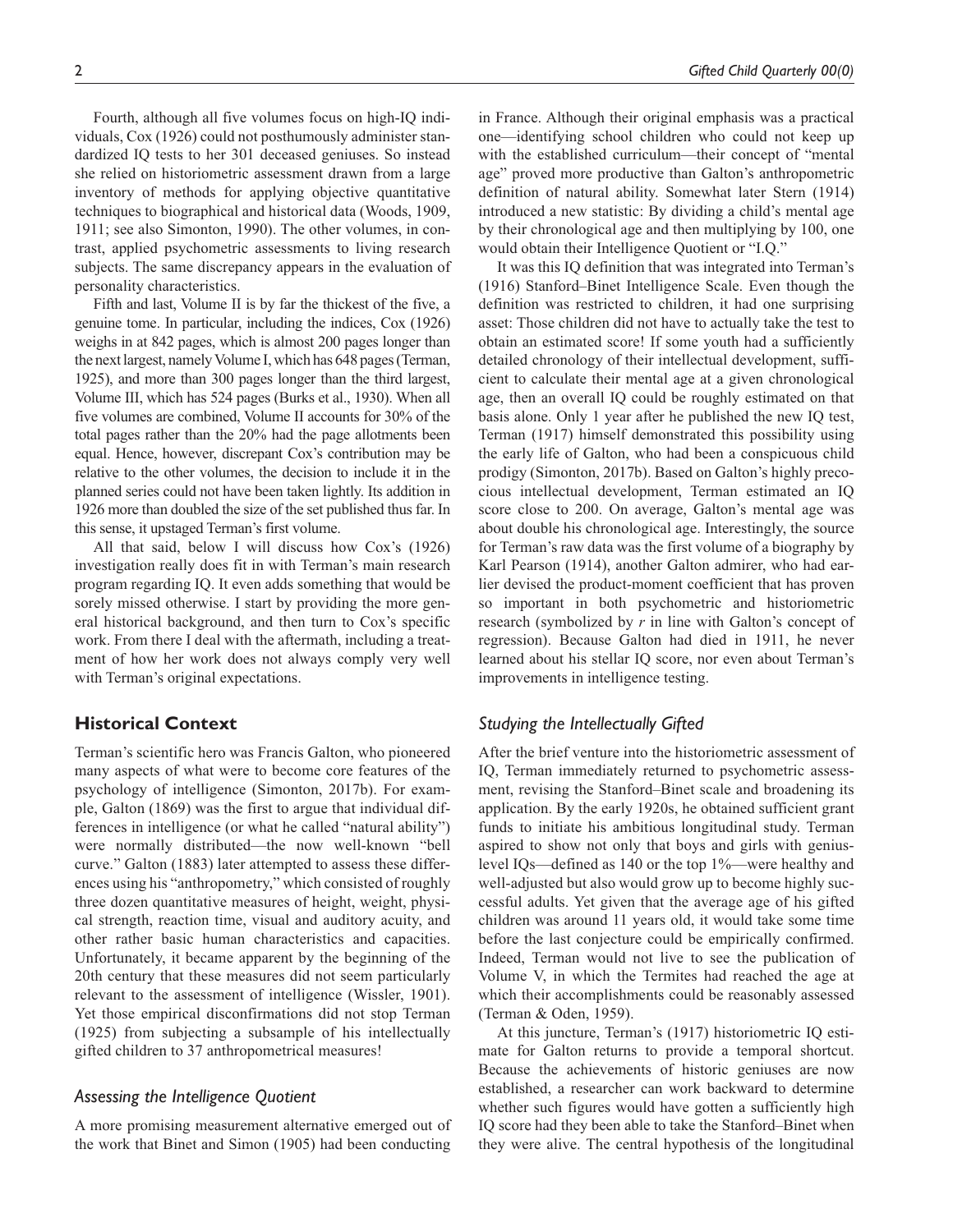study is simply reversed in a retrospective study. However, to make a convincing case, a large number of historic creators and leaders had to be sampled and their IQs estimated using a more objective and quantitative procedure than Terman had executed in his 1917 study, which was really nothing more than a "proof of concept" demonstration. Does it sound like an ideal project for a very bright and hard-working graduate student?

# **Cox's Doctoral Dissertation**

Before describing the resulting dissertation, I first need to provide a little background information about the graduate student who carried out the research. Her biography gives context for what was by no means a typical doctoral thesis.

## *Biographical Background*

Unlike her mentor Terman, Catharine Cox is seldom deemed famous enough to earn an entry in most biographical dictionaries devoted to major figures in the history of psychology (e.g., Sheehy et al., 1997; Stewart, 2008). Even so, quite a lot is still known about her life and career (Rogers, 1999). For much of this information, we are largely indebted to one of the Termites who eventually grew up to become a psychology professor and departmental chair at Stanford, namely, Robert R. Sears. Sears even took over Terman's longitudinal study in the 1970s, making him both researcher and participant in the same investigation. As if that were not improbable enough, Sears was actually joined by Lee Cronbach, a fellow Termite and colleague in Stanford's education department.

In any event, shortly after Cox's death in 1984, Sears (1986) published a fairly detailed and appreciative obituary that was based on some direct knowledge. In the early 1930s, Sears and his future wife, Pauline Sears (née Snedden), were both at Yale University when Cox (by then Cox Miles) was working there, and Pauline actually served as the latter's research assistant. Compounding the connections even further, Pauline later joined Robert at Stanford to work on the Terman longitudinal study as well, focusing on the gifted women. In addition, a more extensive and up-to-date biography has been published by Robinson and Simonton (2014), who took advantage of both archival sources and direct e-mail communications with her son-in-law on behalf of her daughter.

Finally, Cox or Cox Miles has webpages specifically devoted to her at Psychology's Feminist Voices (http://www. feministvoices.com/catharine-cox-miles) by Laura Ball), Human Intelligence (https://www.intelltheory.com/cox.shtml by the current author), Wikipedia (https://en.wikipedia.org/ wiki/Catharine Cox Miles by anonymous editors), and Quakers In the World (http://www.quakersintheworld.org/ quakers-in-action/371/Catharine-Cox-Miles, anonymous). In any case, the following biographical sketch is most dependent on Sears (1986), the primary source for the other narratives as well.

When Catharine Cox entered Stanford's graduate program in 1920, she was what might be called today a "re-entry student." Born in 1890, she was now 30 years old. Moreover, she had already received her Stanford BA and MA in German language and literature in 1911 and 1913, respectively. After spending a year in Germany at the universities of Jena and Berlin, she returned to California for an appointment at the College of the Pacific (at that time in San Jose, but now the University of the Pacific in Stockton). There she taught German and physical education for 5 years, advancing from instructor to full professor. As a Quaker, she joined the American Friends Service Committee in 1919, distributing food to relieve the starvation that plagued Berlin at the close of the First World War. Working much with children, she became increasingly interested in psychology, and had decided to return to Stanford to study under Terman, obtaining a teaching position in the German department to meet her financial needs. Cox was not the typical entering grad student by any means.

Although Cox was attracted to Terman's burgeoning work on intellectually gifted children, the project was not yet at a stage that she could carve out a doctoral thesis. That led to the suggested retrospective inquiry as an alternative.

## *Resulting Thesis*

The information in this section is based on the present author's direct reading of Cox (1926) over the past 40-plus years, starting with his first secondary analysis of her published data (Simonton, 1976) and then turning to her unpublished data (Simonton, 2010; Simonton & Song, 2009). Needless to say, this author still owns a well-worn copy of Volume II that he purchased directly from Stanford University Press in the early 1970s (viz. its 1969 fourth printing). That detailed reading leads to the following description.

*Sampling and Raw Data Compilation.* Cox's (1926) investigation began by selecting a sample of 301 creators and leaders whose achieved eminence had been earlier measured by James McKeen Cattell (1903), who had studied under Galton (and thus had been a strong advocate of anthropometry). Eminence was assessed by the amount of space devoted to the target persons in American, British, German, and French standard reference works, Cattell having thereby obtained a ranked list of the 1,000 most eminent (see also Whipple, 2004). Starting with the top half figures on this list, Cox imposed further selection criteria, such as birth between 1450 and 1850, exclusively (to obtain adequate and complete information), achieved rather than inherited distinction (ruling out royalty like Louis XIV "the great" of France), and detailed biographical information about early childhood and adolescence (thus deleting William Shakespeare). To be more precise, Cox actually generated two distinct samples: Group A, the main collection of 282 creators and leaders, and Group B, 19 somewhat less eminent figures who were used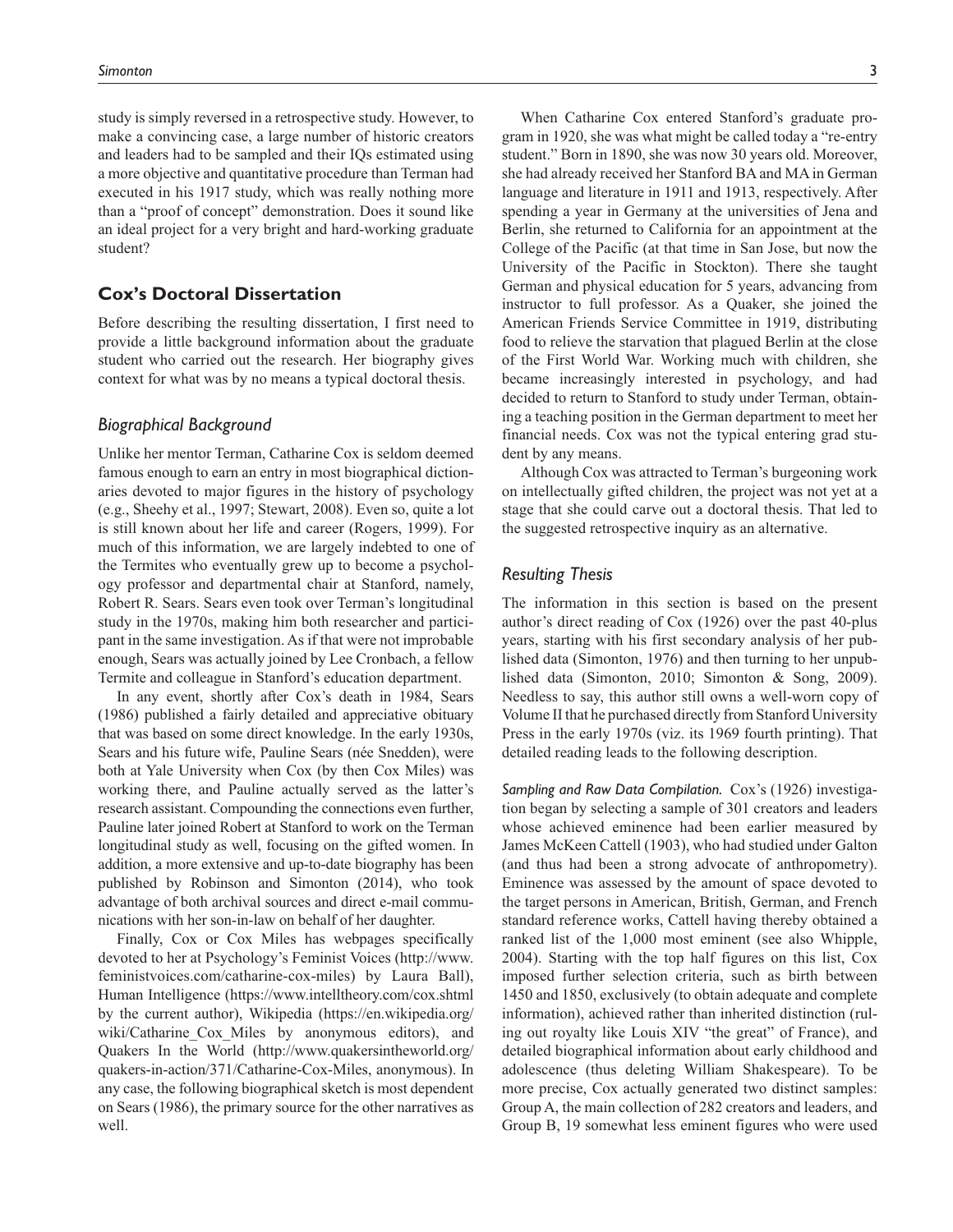to initially calibrate the independent raters' IQ estimates. Such was the methodical care with which she carried out this project.

Cox (1926) then compiled systematic chronologies of intellectual development based on more than 3,000 biographical sources published in multiple languages (Sears, 1986). Abstracts of these data are provided in Part II (Cox, 1926, Chap. 14 to 24, pp. 223-741), and a full case study of the German philosopher Friedrich Schelling is presented in Appendix I (Cox, 1926, pp. 745-759). The latter is representative of the raw data stored in typescript for all her cases in Stanford's Terman Archives (see https://oac.cdlib.org/findaid/ark:/13030/kt3p303833/entire\_text/Boxes23-24).

*Multiple IQ Estimates.* The IQ raters all had sufficient expertise in what to look for with respect to estimating each individual's mental age in a manner consistent with the Stanford–Binet test items. In point of fact, the three raters who calculated the composite estimates were none other than Cox herself, her mentor Terman, and Dr. Maud Merrill, who collaborated with Terman in successive revisions of the intelligence scale (having earned her own PhD under Terman in 1923 and becoming a Stanford assistant professor shortly after). Because Cox accordingly had multiple raters, she could publish reliability coefficients for each of the 301 geniuses, acknowledging that they did not all possess equally good data. These reliability coefficients were then used to calculate corrected IQ estimates in addition to the raw estimates. As a final manifestation of her methodological meticulousness, Cox actually had the raters calculate two distinct estimates, one using data to age 16, and the other the data from 17 to 26 years. Accordingly, she offered four IQ estimates altogether! The four estimates correlate so highly that they can be reasonably said to measure the same underlying construct (*r*s = .70 to .86 for Group A; Simonton & Song, 2009).

*IQ-Eminence Correlations.* To test Terman's main conjecture, Cox calculated the Pearson product-moment coefficient between Cattell's (1903) ranked eminence and the uncorrected IQ estimate for 17 to 26 years (using Group A). She thus obtained a statistically significant correlation of .25. Nonetheless, to be on the safe side, Cox also calculated the partial correlation: Adjusting for data reliability, the result was the still statistically significant value of .16. Although both significant, the effect sizes are perhaps not overly impressive. Even so, they both fall in the same ballpark for comparable psychometric research (cf. Simonton, 2009).

Furthermore, any interpretation of these findings must recognize that Cox's geniuses tended to have extremely high estimated IQs. Across all 301, the average uncorrected IQ for the earlier period (to age 16) was  $153 (SD = 15)$ ; Simonton, 1976). Certainly, the vast majority would have qualified for inclusion in Terman's (1925) sample of intellectually gifted children.

*Character Trait Ratings.* Cox's (1926) historiometric study included many more statistical analyses of her IQ estimates, including comparisons across domains of achievement (e.g., military leaders score the lowest). But even more impressive was her decision to assess her geniuses on 67 "character" traits using a then standard inventory. For this purpose, she defined a truncated sample of 100 with the most reliable data (Group C from Group A; see p. 38), and then had two independent raters (herself and a certain Mary Meyrick, a former principal of a college preparatory school) evaluate that sample. Sadly, her analyses of the resulting data fall far short of the possibilities, especially in comparison with what she executed for the IQ data. For instance, she failed to present correlations between any of the character traits and either the IQ estimates or the achieved eminence measure. It seems almost as if her mentor told her that she had done more than enough for a PhD. Perhaps Terman did not even believe that her treatment of personality had any real relevance (Simonton, 2010). It is curious, for instance, that while all of her raw data concerning IQ have been stored in the Terman archives at Stanford University, all of the data regarding the 67 character traits have apparently vanished (Simonton  $\&$ Song, 2009).

Here is my hypothesis why. At the time that Cox was working on her thesis, Terman was still heavily influenced by Galton's position that natural ability, or intelligence, conquers all. A strong intellect would be inevitably associated with sundry adaptive outcomes, even including positive personality traits and physical health. Yet Cox had shown that a high IQ did not suffice for attaining distinction. As she put it, "youths who achieve eminence are characterized not only by high intellectual traits, but also by persistence of motive and effort, confidence in their abilities, and great strength or force of character" (Cox, 1926, p. 218). She even suggested that stellar character traits could compensate for a less stellar intelligence: "high but not the highest intelligence, combined with the greatest degree of persistence, will achieve greater eminence than the highest degree of intelligence with somewhat less persistence" (Cox, 1926, p. 187). Thus, IQ's causal primacy had been pushed aside. Only two decades later, after Terman discovered that his own gifted children could exhibit dramatically contrary life outcomes even with virtually identical IQs would he realize that his initial emphasis on a strong IQ-eminence correlation was misplaced: "At any rate, we have seen that intellect and achievement are far from perfectly correlated" (Terman & Oden, 1947, p. 352). By then it was perhaps too late to rectify the archival omissions.

## **Second Volume's Aftermath**

Empirical research on the 301 geniuses did not cease in 1926. Because all creators and leaders had been identified in the volume, they could be studied by those investigators who sought to add new variables or conduct alternative analyses. This reuse was sometimes facilitated by the fact that Cox had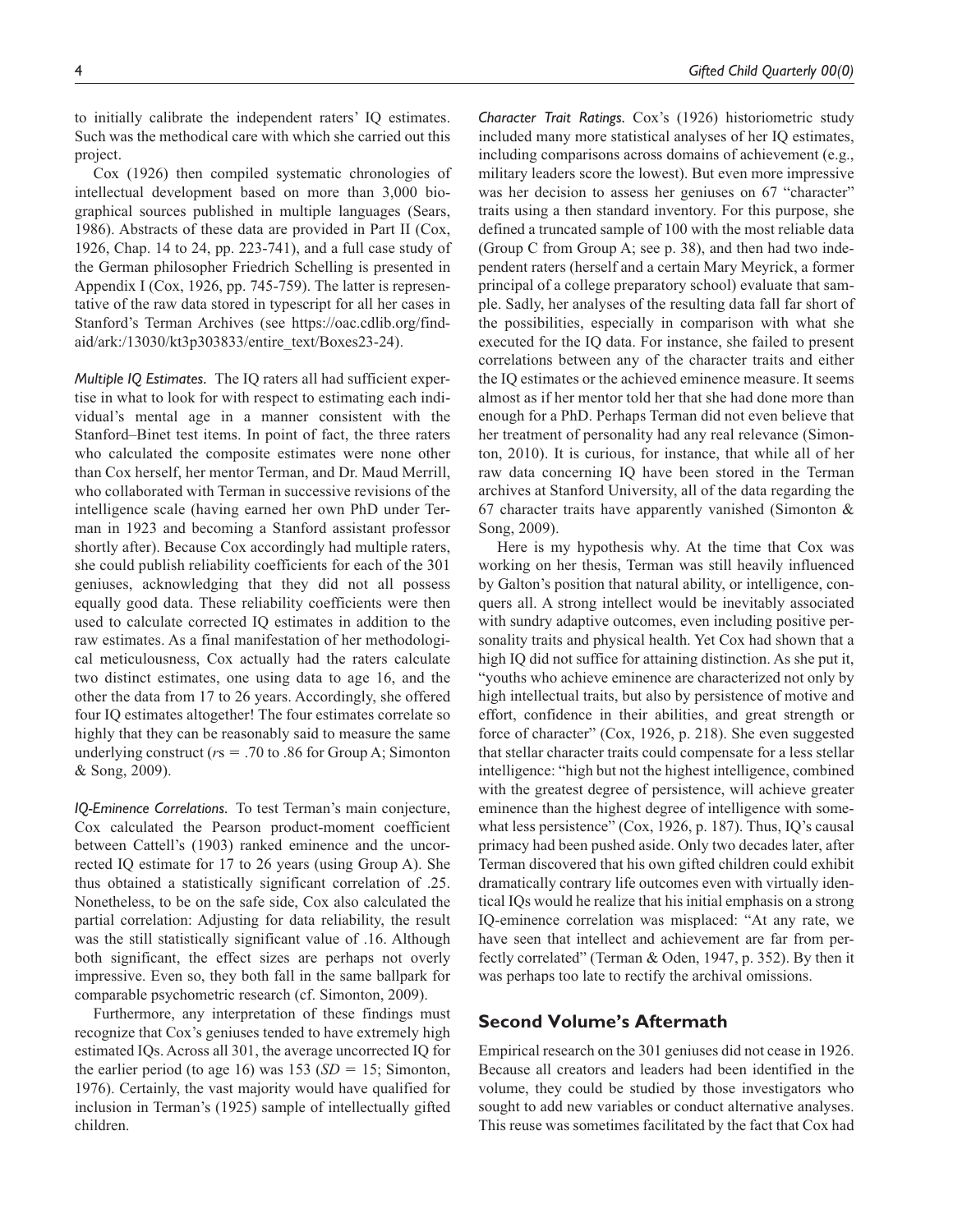included abstracts of the raw biographical data that provided the basis for her IQ estimates. Below I provide an overview of the most significant investigations based either on the full 301 or some subset of those geniuses. The overview begins with Cox herself, then turns to Terman, and ends with everybody else not surnamed Cox or Terman.

## *Catharine Cox Miles*

Ironically, Cox did the least in building on her magnum opus. There were probably three nonexclusive reasons for this apparent neglect (cf. Robinson & Simonton, 2014; Sears, 1986). First, 1 year after her volume's publication, she married the Stanford psychologist Walter Miles, a widower with three teenage children. She thus had a very abrupt transition into full parenthood, plus giving birth to her own child shortly after (besides a second that was stillborn). A study of 80 eminent women psychologists found that only 53% had any children at all, and those who did so typically had just 1 or 2 ( $M = 1.28$ ; Simonton, 2017a). Yet for a time, she was mother to four, a responsibility that she took very seriously, however demanding. Second, even when she engaged in research, she often collaborated in the research programs of others. The most notable example is her work with Terman regarding sex differences, efforts that were not always as productive as the time she put in because of disagreements with her former mentor about the very meaning of masculinity and femininity (not surprisingly, her conceptions were somewhat less gender stereotyped; Terman & Miles, 1936). Third, Cox went through the common postdoctoral phase of high geographical mobility. Before her marriage, she spent, 1925-1927, in Cincinnati working as the chief psychologist in three venues (mental health clinic, children's hospital, and veteran's diagnostic center). Back at Stanford from 1927- 1932 to work with Terman, she then joined her husband for appointments at Yale—her position as a clinical professor who also started up a private practice. There they both stayed until retiring in 1953, after which they moved to Turkey where her husband taught for the next 3 years. They then retired in Connecticut, thousands of miles from her raw data, which ended up in Stanford's Terman archives.

Naturally, there may be a far simpler explanation: She just might have lost interest in her geniuses. After all, since her dissertation was signed off in 1925, she had become much more a clinical practitioner. But that account is plainly not the case. A decade after her Volume II was published she coauthored a study on a subset of 50 geniuses under the title: "Childhood Physical and Mental Health Records of Historical Geniuses" (Miles & Wolfe, 1936). Here, she showed that the mental and physical health of geniuses in their childhood could be assessed with the same reliability as her prior assessments of their IQ (as well "as teachers' ratings of behavior traits in school children," Miles & Wolfe, 1936, p. 390). Moreover, this publication was the tip of the iceberg. The Walter R. and Catharine Cox Miles Collection (Archives of the History of American Psychology at the University of Akron) contains reliably assessed physical and mental health scores for all 282 geniuses in Group A (Simonton & Song, 2009). The files are not very well catalogued or organized more or less random scraps of paper thrown into a shoebox—so it was impossible to determine the exact date that these data were compiled. But the discovery does show that she continued some involvement with her distinctive research sample, and even managed to merge that involvement with her current clinical commitments.

#### *Lewis Terman*

Obviously, Terman was very favorably impressed with Cox's (1926) thesis. He would not have added it to his own solo Volume I otherwise. Nor would he have devoted so much of his own time estimating two IQ scores for each of 301 geniuses. Many years later, in 1940, Terman delivered a Presidential address on "Psychological Approaches to the Biography of Genius" at the Pacific Division of the American Association for the Advancement of Science, which was shortly afterward published in *Science*, then still under Cattell's editorship (Terman, 1940). Here Terman provided a concise and appreciative summary of her classic inquiry.

Of course, Terman's (1940) summary did not explicitly represent any original research exploiting Cox's (1926) data. Yet, it implicitly did so, for he also mentions that one of his former graduate students, Ralph K. White, had studied the versatility of her geniuses (White, 1931). In fact, this student used the actual unpublished data to gauge the degree of competence in 23 distinct domains of achievement using a scale that ranged from negative to positive (e.g., from hating math to making breakthrough contributions to mathematics). Like Cox, White used multiple raters so that he could calculate reliability coefficients. He obtained many intriguing results, such as indicating how achievement domains exhibited certain clusters and how geniuses in domains like music seemed to show the least versatility. Because Cox Miles had returned to Stanford during this period, he was able to consult with her about his study (explicitly saying that he was "extremely grateful" for her "criticism and suggestions" in Footnote 1; White, 1931, p. 460). White's contribution remains worth reading today as the topic's single best treatment, particularly given that the geniuses who received the highest versatility scores are illustrious polymaths who attained eminence in multiple domains. Examples from her sample include Leonardo da Vinci, Benjamin Franklin, and Johann von Goethe. But White's inquiry has one unexplained quirk: The number of geniuses studied is 300, not 301. Cox's (1926) title had rounded the number to "three hundred," so maybe that caused some confusion. Yet the sum of Group A and Group B is undoubtedly  $301 (= 282 + 19)$ ; Simonton, 1976). It is surprising that nobody caught the discrepancy, or why the error was even made in the first place. Worse yet, because White categorized achievement domains differently than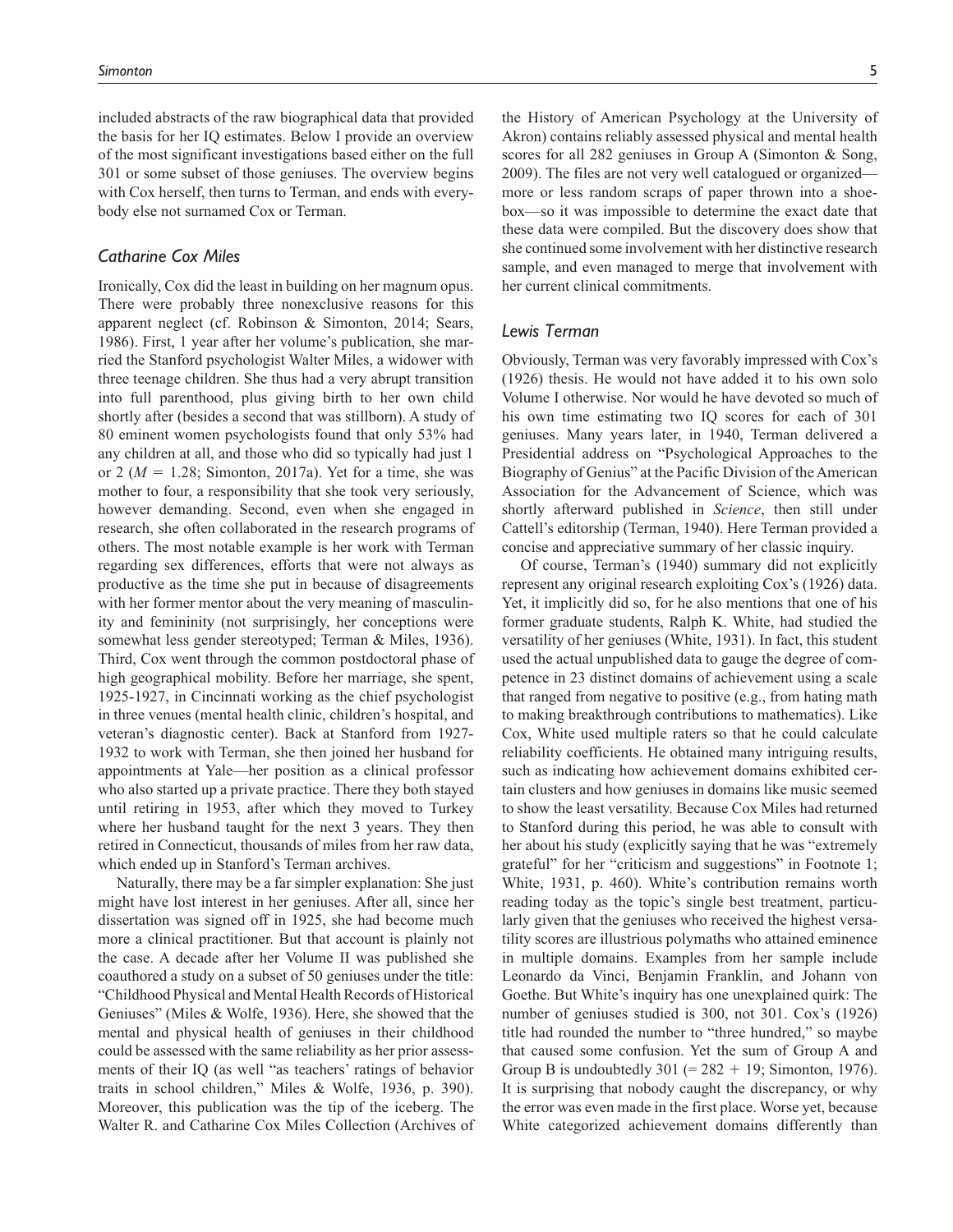Cox, the identity of the poor omitted genius cannot be easily deciphered. The luminary may have just fallen between the cracks.

At this point a reader might ask, why am I talking about this study here rather than in the next section? Wasn't White the sole author? The rationale comes from two footnotes on the first page of the article. One says "The study was initiated by Lewis M. Terman, and carried out under his direction" (White, 1931, p. 460) and the other "Recommended by Lewis M. Terman, accepted for publication by Carl Murchison . . . " (White, 1931, p. 460). White at the time was a young graduate student in his first or second year. He was thus open (or vulnerable) to suggestions (or impositions) that might lead to publications. Yet the article exhibits a certain tension because White ends it with what can be seen as an overly negative criticism of the methodology. Sometime soon after publication, in fact, White switched topics, doing his PhD applying factor analysis to a personality assessment issue (White, 1937), and then worked with the famed Kurt Lewin at the University of Iowa and thus coauthored a classic experiment on the relation between leadership styles and interpersonal aggression (Lewin et al., 1939). Eventually, White became an eminent pioneer in peace psychology. The peace psychology division (48) of the American Psychological Association even sponsors a lifetime achievement award named after him—of which he was the first recipient. White was not an incapable grad student, but just had interests that did not coincide with Terman's (see also Simonton, 2019b).

# *Beyond Cox and Terman*

Below I provide brief summaries of several studies that were in various ways inspired by Cox's (1926) pioneering investigation.

*White (1930): The Mad-Genius Hypothesis.* The same Stanford graduate student who studied versatility also seems to have published an earlier research note based on Cox's (1926) character ratings that looks more independent of Terman's influence. Entitled "Note on the Psychopathology of Genius," the name Terman appears nowhere in the article, not even in a footnote. Moreover, the methodology is inferior to that in the 1931 article under Terman's direction, implying that it might have been unsupervised. Finally, but perhaps most importantly, it deals with a subject with which Terman had no sympathy, namely, the mad-genius controversy (Terman, 1940). Following Galton's views, Terman deemed geniuses the brightest and the best *Homo sapiens* had to offer. That's why he, too, believed in eugenics, even if not so blatantly as Galton or Pearson (Simonton, 2017b). Yet it is curious that Catharine Miles-Cox was collecting data on psychopathology about the same time that White grappled with this very subject. At least these two of Terman's graduate students seemed less willing to submit to the party line (cf. Simonton, 2010).

While White (1930) was engaged in the character traits, most other researchers were fascinated by the IQ estimates, just as Terman was. At times, these scores were used for somewhat narrow purposes, as the following two examples indicate.

*McCurdy (1957): 20 High-IQ Geniuses.* McCurdy simply used Cox's scores to obtain 20 subjects with the highest IQs for an inquiry into the "childhood patterns" behind exceptional intellectual development (e.g., birth order, parental support, and isolation from peers). Unlike Cox (1926), but more in line with Miles and Wolfe (1936), McCurdy's investigation was purely qualitative, with no quantified measures or analyses of any kind.

*Simonton (1986, 2006): Presidential IQs.* In contrast to McCurdy (1957), Simonton (1986) used the IQ scores that Cox (1926) had estimated for eight presidents of the United States (from Washington to Grant) to validate an Intellectual Brilliance measure that he had obtained using a totally different methodology (viz. independent judges assessed anonymous personality sketches using an adjective checklist). Because the alternative assessments were highly correlated  $(r = .70)$ , Simonton (2006) later combined these two measures with a third concerning Openness to Experience (Rubenzer & Faschingbauer, 2004) and then implemented iterative missing-value methods to obtain estimates for all three assessments, effectively providing Cox-like IQ estimates for every president between Washington and George W. Bush, inclusively. In line with Terman's and Cox's expectations, these IQ scores correlated between .31 and .35 with expert assessments of executive performance (but see Simonton, 2018b). It comes as no surprise that these IQ scores have received much attention in the popular media and social networks (see, e.g., https://moneywise.com/a/ smartest-and-least-brainy-presidents).

Other investigators have taken advantage of Cox's (1926) IQ data to replicate and extend her results. There are three main illustrations.

*Simonton (1976): Multivariate Analysis of 301 Geniuses.* Simonton conducted a study that combined both Group A and Group B, but also added new measures based on Cox's biographical abstracts: father's status, education, and versatility (defined more restrictively than White, 1931; cf. Cassandro & Simonton, 2010). Although Simonton also found a positive association between IQ and achieved eminence (using Cattell, 1903), the relationship diminished substantially when placed in a complex multivariate regression equation that included both interaction effects and curvilinear functions. The likely implication is that the effects of IQ on eminence are mediated by other variables, such as education and versatility.

*Walberg et al. (1978): IQ and Eminence in 282 Geniuses.* About the same time as the preceding inquiry, Walberg et al. (1978)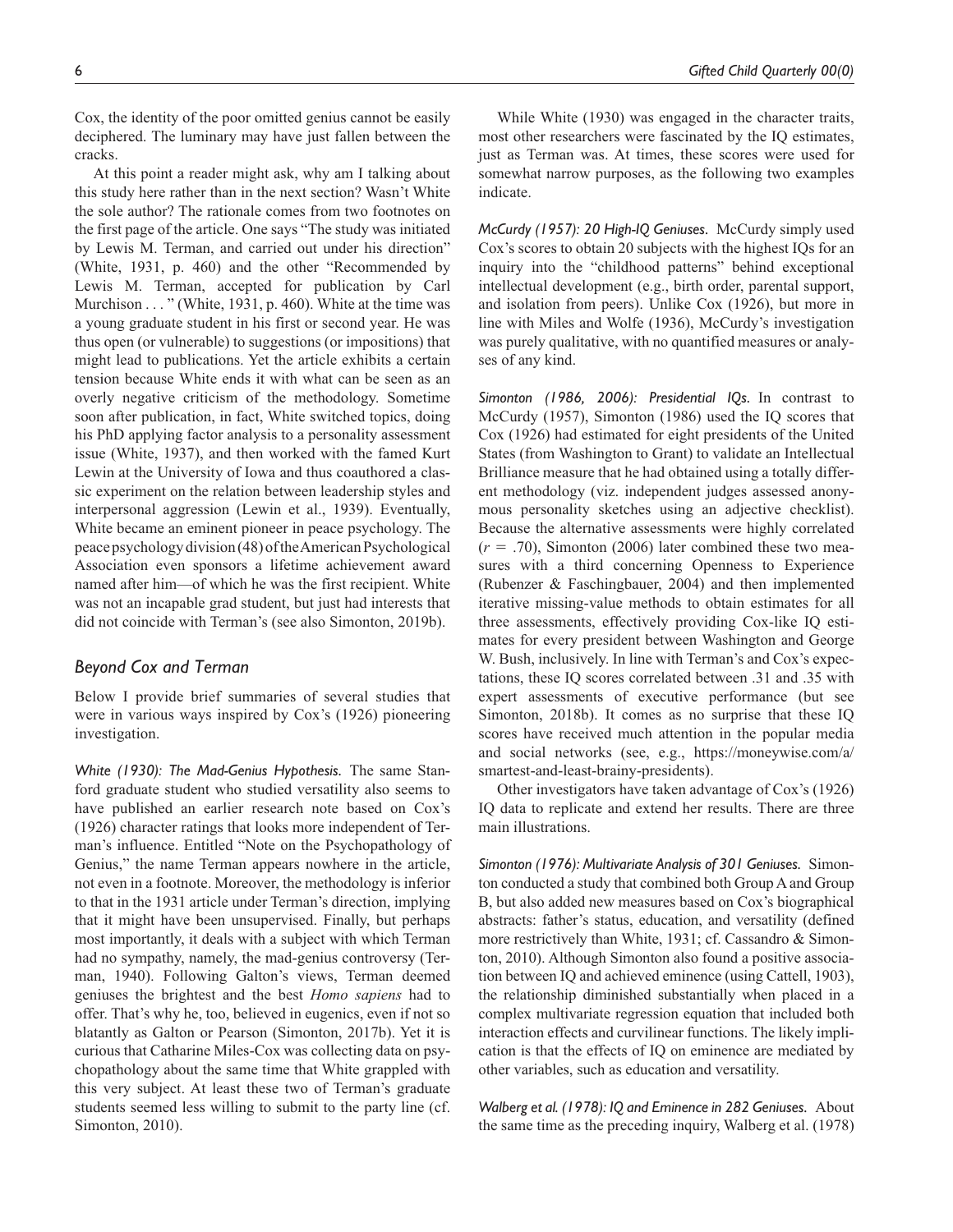independently focused on the Group A, and then examined how IQ correlated with new achieved eminence assessments from sources published after Cattell (1903), including as late as 1974. They obtained an overall product-moment correlation of .33, which is somewhat higher than what Cox reported for her Group A, which may be partly attributable to the ratio rather than ordinal nature of the eminence measures. Ranked eminence throws a lot of meaningful variance away.

*Simonton and Song (2009): Childhood Mental and Physical Health.* Three decades after the preceding two studies, an investigation augmented Cox's (1926) eminence and intelligence scores with her unpublished data on childhood physical and mental health (Simonton & Song, 2009). The net conclusion was "that eminence is a positive function of IQ and that IQ is a positive function of mental health and a negative function of physical health" and that "levels of early physical and mental health vary across 10 specific domains of achievement" (Simonton & Song, 2009, p. 429). From Terman's perspective, the negative correlation between physical health and IQ should be a bit disconcerting. It appears to endorse the "nerd" stereotype that he was trying to overthrow from the very get-go (Terman, 1925). Yet these are Cox's own data!

*Simonton (2008): Giftedness and Eminence in Eminent African Americans.* Last, I should note a historiometric study that replicates Cox's (1926) main finding—the correlation between intelligence and eminence—but does so via totally different creators and leaders as well as distinct measures of both intelligence and eminence. In particular, Simonton first had eight independent raters assess the youthful giftedness of 291 eminent African Americans based on anonymous abstracts of intellectual development, obtaining a highly reliable composite measure ( $\alpha = .84$ ). He also had a different set of raters assess the same subjects on two eminence measures (one based on Black reference works and the other on White sources; data from Simonton, 1998) and the Creative Achievement Scale (Gray, 1966; Ludwig, 1992b;  $\alpha = .81$  for the six-item composite). Even after introducing statistical controls for gender, birth year, domain of achievement, and whether the subject was still living (which was the case for 24% at the time), giftedness significantly predicted all three criteria ( $\beta$ s = .20, .14, and .25, respectively). This result is useful because both Terman (1925) and Cox (1926) relied almost exclusively on majority-culture samples.

## **Discussion**

There probably have not been that many empirical studies of intellectual giftedness published in the mid-1920s that have survived the test of time. Yet, Terman (1925) is obviously one, Hollingworth (1926) another, and Cox (1926) a solid third, and not necessarily in third place! Moreover, Cox's IQ estimates have established a secure spot in contemporary

popular culture. If anyone googles the surname of a historic genius that happened to have entered her sample, and then adds "IQ," there's a very high probability that one of her estimates will pop up on the screen. Depending on the search wording, an entire list of scores might even appear. More important, we have just seen in this article that her contributions have continued to inspire research well into the 21st century. That influence is justified by the simple fact that most if not all of her research subjects represent incontestable exemplars of genius. They constitute what have been called "significant samples" (Simonton, 1999). These are persons about whom whole biographies are written and thus have interest beyond making up mere research samples.

That point deserves emphasis whenever discrepancies appear between the intellectually gifted and the outright genius. Both Terman and Cox had assumed that the retrospective inquiry was just a longitudinal inquiry run in reverse. Geniuses would have scored at gifted levels on the Stanford– Binet had we a time machine to transport ourselves back centuries. Yet for many reasons that temporal equivalence may not always work (Simonton, 2016). For example, children who are favored to take special IQ tests owing to teacher nominations are not equivalent to deceased adults who get selected for their pervasive and enduring contributions to human civilization. Psychometric and historiometric "tests" even differ. The Stanford–Binet assesses intellectual development of a highly generic sort—competencies that all school children are expected to acquire given sufficient time. In contrast, Cox's raters had no other choice but to gauge IQ according to more domain-specific intellectual growth. Mozart's IQ is based mostly on his musical development, Pascal's on his mathematical development. Had it been reversed, neither Mozart nor Pascal might have qualified as geniuses. In Mozart's case, for example, a contemporary scientific observer actually reported that for all of the prodigy's performance mastery, his nonmusical behaviors still reflected his chronological age (Barrington, 1770). At the keyboard little Mozart was superior to his own father, a professional musician, but when not showing off the 8-year-old would hop around the room on his hobby horse.

Another example concerns developmental backgrounds and experiences (Simonton, 2016). Most obviously, Terman's (1925) sample consisted almost entirely of a single cohort of boys and girls raised in the state of California. In contrast, Cox's (1926) sample included geniuses spread across four centuries and representing more than two dozen nationalities. Her sample was also more heterogeneous with respect to socioeconomic background as well. Where the Termites predominately came from middle- and upper-class families, with a third having fathers in professional occupations, her geniuses originated from families ranging from semiskilled and even unskilled to business and even nobility. But the most remarkable discrepancy did not become apparent until many years later. The post-Cox historiometric research on achieved eminence has revealed the developmental impact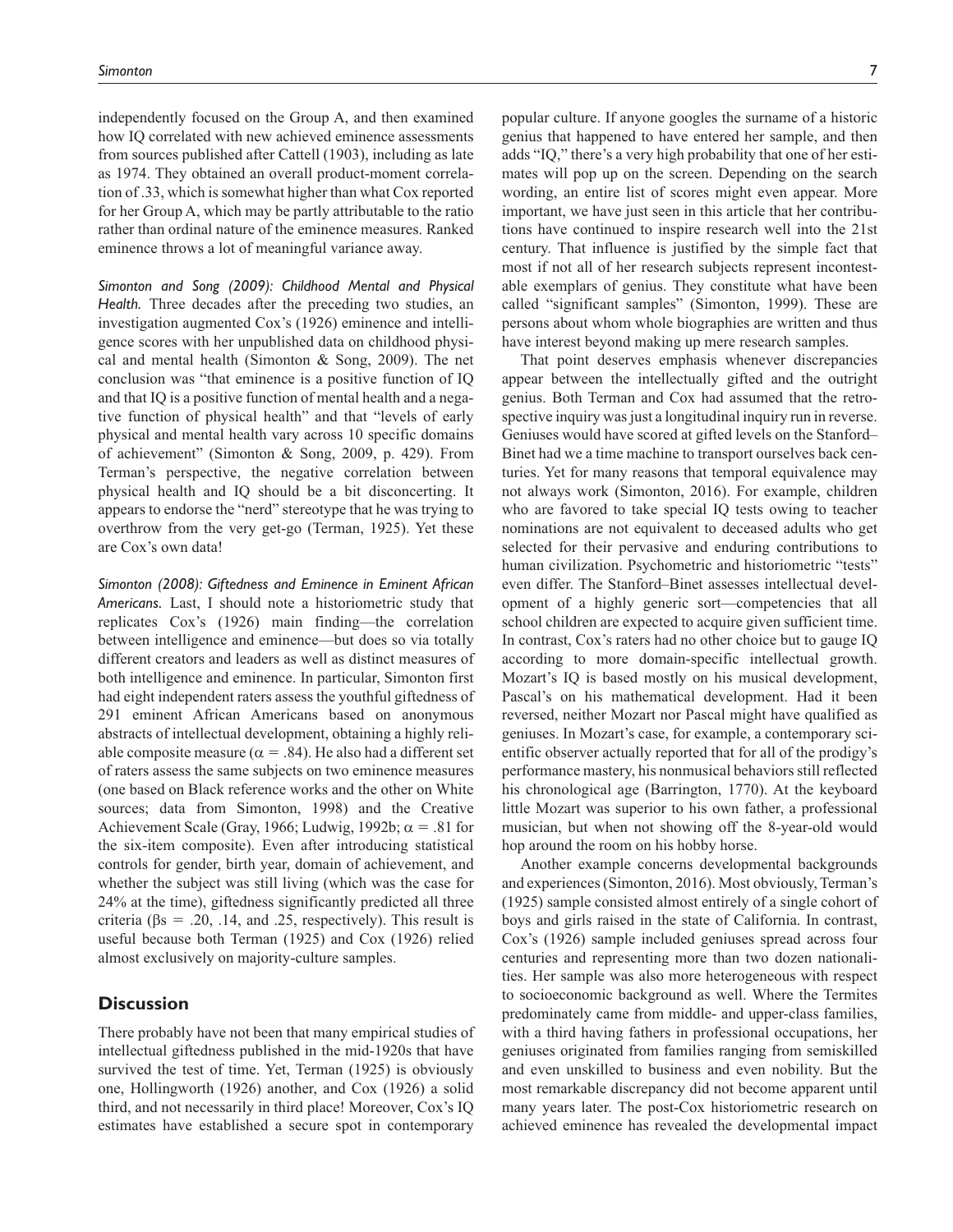of what have been called "diversifying experiences" (Damian & Simonton, 2014). These are events and conditions occurring in childhood and adolescence "that help weaken the constraints imposed by conventional socialization" (Simonton, 2000, p. 153). Such developmental influences encompass the death of one or both parents, intrafamilial conflict, economic instability, geographic mobility, multicultural backgrounds, and cognitive or physical disabilities (Damian & Simonton, 2015). Diversifying experiences appear to be especially critical in the emergence of geniuses in the arts (Damian & Simonton, 2014). Yet a striking feature of the Termites is how so many grew up in highly stable and conventional homes (Terman, 1925). Not surprisingly, very few Termites made a big name for themselves in artistic endeavors (Terman & Oden, 1959).

One final illustration regards the closely related madgenius issue, a question that is far more intricate than most researchers realize (Simonton, 2019a). For instance, one historiometric study showed that the relation between achieved eminence and symptoms of psychopathology not only varies among domains but also can adopt either linear or curvilinear forms (Simonton, 2014). These niceties are less likely to be detected in longitudinal studies in which selection procedures at the front end combine with progressive attrition due to mental health issues. It is of interest that the unpublished data that Cox Miles collected for Miles and Wolfe (1936) indicated that the poets, novelists, and dramatists (i.e., Cox's, 1926 "Writers PND") were more prone to display inferior mental health even in childhood and adolescence (Simonton & Song, 2009). White (1930) also had pointed out the high rate of early "psychopathic traits" among the creators in this group. Although Volume V did report that some of the Termites at midlife had written plays, novels, and other fiction, these products may not have reached the level necessary to earn major awards (Terman & Oden, 1959). And the failure to list poetry among the accomplishments may be telling, because poets have consistently shown the highest risk of psychopathology—including suicide—among eminent creators (e.g., Ludwig, 1992a; McKay & Kaufman, 2014). Indeed, one eminent poet in the Cox's Group A, Thomas Chatterton, committed suicide at age 17. If he were a Termite, he would not have survived until Volume IV, when the average age was 29 (Terman & Oden, 1947). Hence, it is conceivable that this tendency might affect either initial selection or cumulative attrition in longitudinal inquiries.

# **Conclusion**

Despite the striking contrasts between Terman's intellectually gifted children and Cox's eminent achievers, research following the publication of *Genetic Studies of Genius* has clearly favored the longitudinal approach over the retrospective approach (e.g., Subotnik & Arnold, 1994). A prime example is the Study of Mathematically Precocious Youth initiated in the early 1970s that has followed multiple cohorts

into adulthood (Kell & Lubinski, 2014). Although such inquiries have greatly advanced our understanding over what was gleaned from the Termites, the alternative approach that Cox advocated has yet to realize its potential contributions. What is needed is a retrospective study that not only replicates Volume II but also extends it in multiple directions. In particular, it should be possible to (a) broaden the sample of geniuses to included more women, nationalities, subcultures, and domains of achievement (e.g., Damian & Simonton, 2015; Simonton, 2018a); (b) update the personality measures to incorporate the Big Five Factors as well as other potential individual-difference variables that have emerged in the past century (e.g., McCrae & Greenberg, 2014); (c) introduce a larger number of developmental variables, including those assessing diversifying experiences (Damian & Simonton, 2014; see also Walberg et al., 1979); and (d) institute more sophisticated multivariate analyses that integrate all of the new assessments in a manner worthy of 21st-century research (cf. Simonton & Song, 2009). If sufficiently well executed, such a post-Cox study could be worthy of placement as honorary Volume VI in *Genetic Studies of Genius*.

#### **Declaration of Conflicting Interests**

The author declared no potential conflicts of interest with respect to the research, authorship, and/or publication of this article.

#### **Funding**

The author received no financial support for the research, authorship, and/or publication of this article.

## **ORCID iD**

Dean Keith Simonton **D** https://orcid.org/0000-0002-7709-7977

#### **References**

- Barrington, D. (1770). Account of a very remarkable musician. *Philosophical Transactions of the Royal Society of London*, *60*(December), 54-64. https://doi.org/10.1098/rstl.1770.0008
- Binet, A., & Simon, T. (1905). Méthodes nouvelles pour le diagnostic du niveau intellectuel des anormaux [New methods for the diagnosis of the intellectual level of abnormal]. *Année Psychologique*, *12*, 191-244. https://doi.org/10.3406/ psy.1904.3675
- Burks, B. S., Jensen, D. W., & Terman, L. M. (1930). *The promise of youth: Follow-up studies of a thousand gifted children*. Stanford University Press.
- Cassandro, V. J., & Simonton, D. K. (2010). Versatility, openness to experience, and topical diversity in creative products: An exploratory historiometric analysis of scientists, philosophers, and writers. *Journal of Creative Behavior*, *44*(1), 1-18. https:// doi.org/10.1002/j.2162-6057.2010.tb01322.x
- Cattell, J. M. (1903). A statistical study of eminent men. *Popular Science Monthly*, *62*, 359-377.
- Cox, C. (1926). *Genetic studies of genius. II: The early mental traits of three hundred geniuses*. Stanford University Press.
- Damian, R. I., & Simonton, D. K. (2014). Diversifying experiences in the development of genius and their impact on creative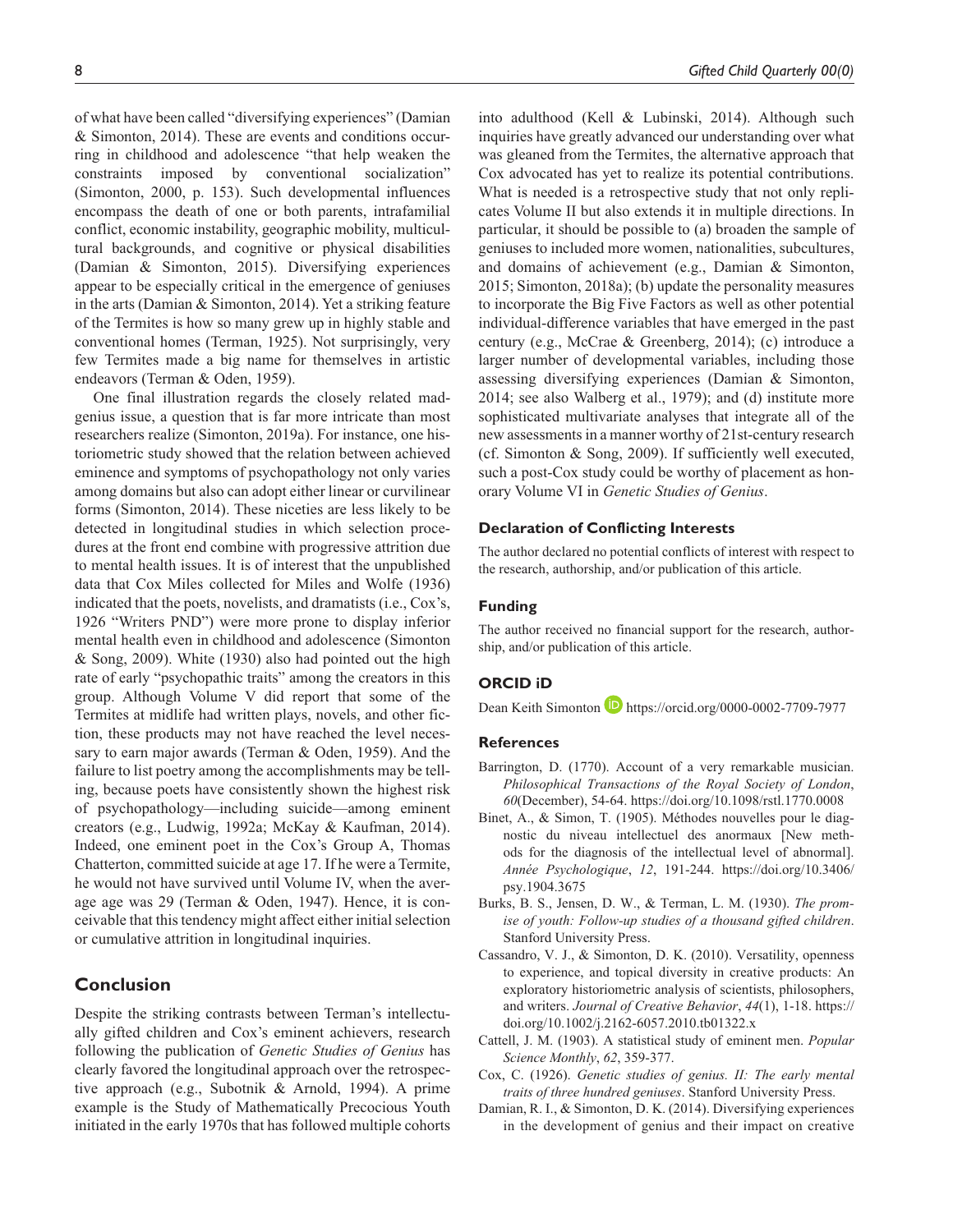cognition. In D. K. Simonton (Ed.), *The Wiley handbook of genius* (pp. 375-393). Wiley. https://doi.org/10.1002/9781118367377. ch18

- Damian, R. I., & Simonton, D. K. (2015). Psychopathology, adversity, and creativity: Diversifying experiences in the development of eminent African Americans. *Journal of Personality and Social Psychology*, *108*(4), 623-636. https://doi.org/10.1037/ pspi0000011
- Duggan, K. A., & Friedman, H. S. (2014). Lifetime biopsychosocial trajectories of the Terman gifted children: Health, well-being, and longevity. In D. K. Simonton (Ed.), *The Wiley handbook of genius* (pp. 488-507). Wiley. https://doi.org/10.1002 /9781118367377.ch23
- Galton, F. (1869). *Hereditary genius: An inquiry into its laws and consequences*. Macmillan. https://doi.org/10.1037/13474-000
- Galton, F. (1883). *Inquiries into human faculty and its development*. Macmillan. https://doi.org/10.1037/14178-000
- Gray, C. E. (1966). A measurement of creativity in Western civilization. *American Anthropologist*, *68*(6), 1384-1417. https:// doi.org/10.1525/aa.1966.68.6.02a00030
- Holahan, C. K., & Sears, R. R. (1995). *The gifted group in later maturity*. Stanford University Press.
- Hollingworth, L. S. (1926). *Gifted children: Their nature and nurture*. Macmillan. https://doi.org/10.1037/10599-000
- Kell, H. J., & Lubinski, D. (2014). The Study of Mathematically Precocious Youth at maturity: Insights into elements of genius. In D. K. Simonton (Ed.), *The Wiley handbook of genius* (pp. 397-421). Wiley. https://doi.org/10.1002/9781118367377. ch19
- Lewin, K., Lippitt, R., & White, R. K. (1939). Patterns of aggressive behavior in experimentally created "social climates." *Journal of Social Psychology*, *10*(2), 271-299. https://doi.org/1 0.1080/00224545.1939.9713366
- Ludwig, A. M. (1992a). Creative achievement and psychopathology: Comparison among professions. *American Journal of Psychotherapy*, *46*(3), 330-356. https://doi.org/10.1176/appi. psychotherapy.1992.46.3.330
- Ludwig, A. M. (1992b). The Creative Achievement Scale. *Creativity Research Journal*, *5*(2), 109-119. https://doi.org/10.1080/10400 419209534427
- McCrae, R. R., & Greenberg, D. M. (2014). Openness to experience. In D. K. Simonton (Ed.), *The Wiley handbook of genius* (pp. 222-243). Wiley. https://doi.org/10.1002/9781118367377. ch12
- McCurdy, H. G. (1957). The childhood pattern of genius. *Journal of the Elisha Mitchell Scientific Society*, *73*, 448-462.
- McKay, A. S., & Kaufman, J. C. (2014). Literary geniuses: Their life, work, and death. In D. K. Simonton (Ed.), *The Wiley handbook of genius* (pp. 473-487). Wiley. https://doi.org/10.1002 /9781118367377.ch22
- Miles, C. C., & Wolfe, L. S. (1936). Childhood physical and mental health records of historical geniuses. *Psychological Monographs*, *47*(2), 390-400. https://doi.org/10.1037/h0093425
- Oden, M. H. (1968). The fulfillment of promise: 40-Year follow-up of the Terman gifted group. *Genetic Psychology Monographs*, *77*(1), 3-93.
- Pearson, K. (1914). *The life, letters and labours of Francis Galton* (Vol. *1*). Cambridge University Press. https://doi.org/10.5962/ bhl.title.23938
- Robinson, A., & Simonton, D. K. (2014). Catharine Morris Cox Miles and the lives of others (1890-1984). In A. Robinson & J. L. Jolly (Eds.), *A century of contributions to gifted education: Illuminating lives* (pp. 101-114). Routledge.
- Rogers, K. B. (1999). The lifelong productivity of the female researchers in Terman's *Genetic Studies of Genius* longitudinal study. *Gifted Child Quarterly*, *43*(3), 150-169. https://doi. org/10.1177/001698629904300303
- Rubenzer, S. J., & Faschingbauer, T. R. (2004). *Personality, character, and leadership in the White House: Psychologists assess the presidents*. Brassey's. https://doi.org/10.1111/j.0360-4918 .2005.257\_5.x
- Sears, R. R. (1986). Catharine Cox Miles: 1890-1984. *American Journal of Psychology*, *99*(3), 431-433.
- Sheehy, N., Chapman, A. J., & Conroy, W. (Eds.). (1997). *Biographical dictionary of psychology*. Routledge.
- Simonton, D. K. (1976). Biographical determinants of achieved eminence: A multivariate approach to the Cox data. *Journal of Personality and Social Psychology*, *33*(2), 218-226. https://doi. org/10.1037/0022-3514.33.2.218
- Simonton, D. K. (1986). Presidential personality: Biographical use of the Gough Adjective Check List. *Journal of Personality and Social Psychology*, *51*(1), 149-160. https://doi.org/10.1037/0022 -3514.51.1.149
- Simonton, D. K. (1990). *Psychology, science, and history: An introduction to historiometry*. Yale University Press. https:// doi.org/10.2307/j.ctt22726rf
- Simonton, D. K. (1998). Achieved eminence in minority and majority cultures: Convergence versus divergence in the assessments of 294 African Americans. *Journal of Personality and Social Psychology*, *74*(3), 804-817. https://doi.org/10.1037/0022- 3514.74.3.804
- Simonton, D. K. (1999). Significant samples: The psychological study of eminent individuals. *Psychological Methods*, *4*(4), 425-451. https://doi.org/10.1037/1082-989X.4.4.425
- Simonton, D. K. (2000). Creativity: Cognitive, developmental, personal, and social aspects. *American Psychologist*, *55*(1), 151- 158. https://doi.org/10.1037/0003-066X.55.1.151
- Simonton, D. K. (2006). Presidential IQ, Openness, Intellectual Brilliance, and leadership: Estimates and correlations for 42 US chief executives. *Political Psychology*, *27*(4), 511-639. https://doi.org/10.1111/j.1467-9221.2006.00524.x
- Simonton, D. K. (2008). Childhood giftedness and adulthood genius: A historiometric analysis of 291 eminent African Americans. *Gifted Child Quarterly*, *52*(3), 243-255. https://doi. org/10.1177/0016986208319294
- Simonton, D. K. (2009). The "other IQ": Historiometric assessments of intelligence and related constructs. *Review of General Psychology*, *13*(4), 315-326. https://doi.org/10.1037/a0017141
- Simonton, D. K. (2010). The curious case of Catharine Cox: The 1926 dissertation and her Miles-Wolfe 1936 follow-up. *History of Psychology*, *13*(2), 205-206. https://doi.org/10.1037/a0019381b
- Simonton, D. K. (2014). More method in the mad-genius controversy: A historiometric study of 204 historic creators. *Psychology of Aesthetics, Creativity, and the Arts*, *8*(1), 53-61. https://doi.org/10.1037/a0035367
- Simonton, D. K. (2016). Reverse engineering genius: Historiometric studies of exceptional talent. *Annals of the New York Academy of Sciences*, *1377*(1), 3-9. https://doi.org/10.1111/nyas.13054